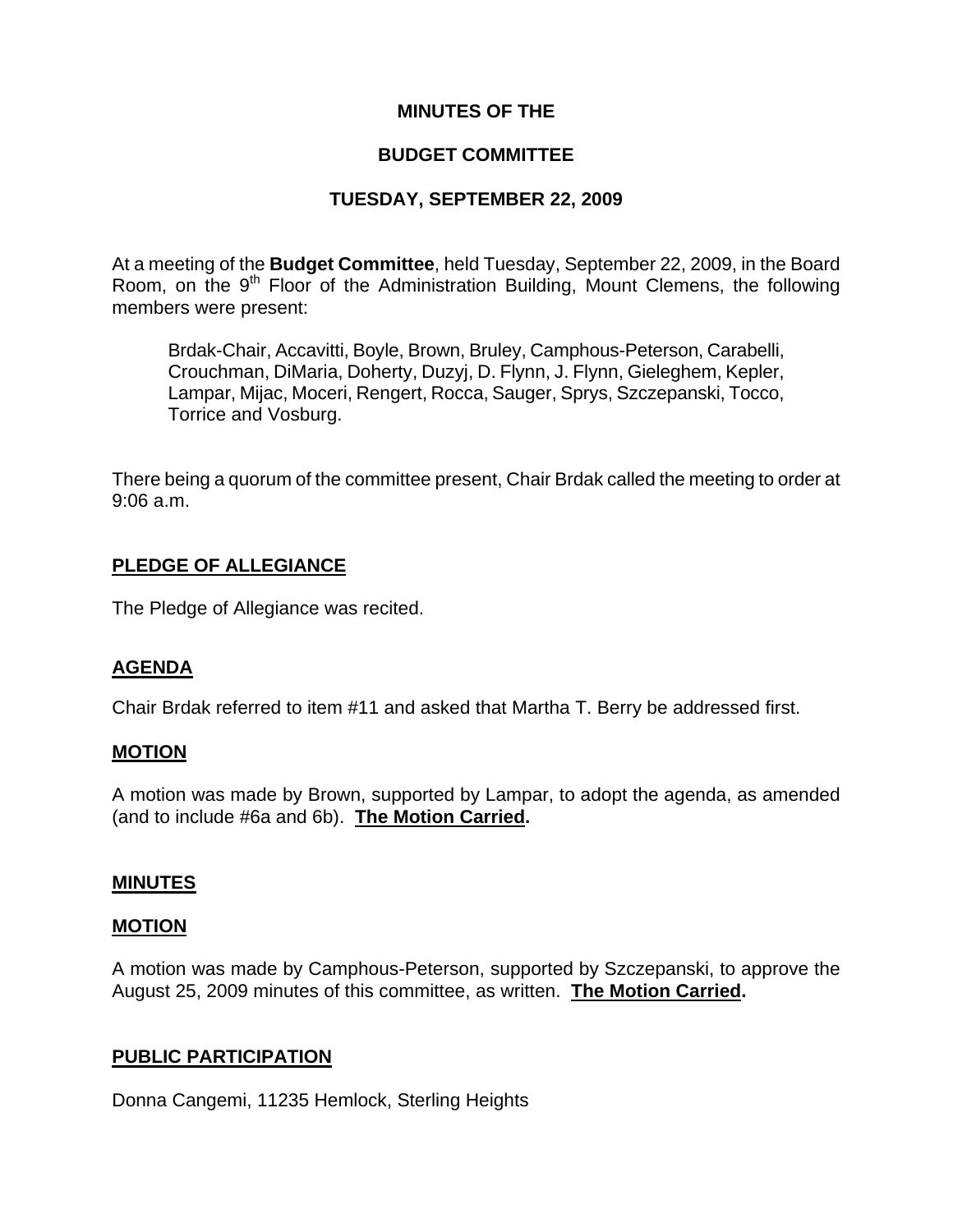## **RECOMMENDATION FROM COURTS AND LEGAL AFFAIRS COMMITTEE MEETING OF 09-15-09**

### **FY 2010, 2011 and 2012 Title IV-D Cooperative Reimbursement Program Contract / Friend of the Court**

## **COMMITTEE RECOMMENDATION – MOTION**

A MOTION WAS MADE BY SPRYS, SUPPORTED BY MIJAC, TO RECOMMEND THAT THE BOARD OF COMMISSIONERS APPROVE THE FISCAL YEAR 2010 FRIEND OF THE COURT COOPERATIVE REIMBURSEMENT PROGRAM CONTRACT IN THE AMOUNT OF \$10,202,876, WHICH IS \$6,733,898 OR 66 PERCENT STATE FUNDED AND \$3,468,978 OR 34 PERCENT COUNTY FUNDED. THE COUNTY FUNDING WILL BE CONTAINED WITHIN THE 2010 BUDGET. THIS CONTRACT COVERS THE PERIOD OF OCTOBER 1, 2009 THROUGH SEPTEMBER 30, 2012. THE CURRENT AGREEMENT WILL COVER THREE FISCAL YEARS, HOWEVER, IT WILL BE AMENDED FOR FISCAL YEARS 2011 AND 2012 TO INCORPORATE A NEW ANNUAL BUDGET. **THE MOTION CARRIED.**

## **RECOMMENDATION FROM PLANNING AND ECONOMIC DEVELOPMENT COMMITTEE MEETING OF 09-16-09**

**Extend Temporary Reclassification of Account Clerk IV to Business Counselor in Planning and Economic Development Department**

## **COMMITTEE RECOMMENDATION – MOTION**

A MOTION WAS MADE BY DiMARIA, SUPPORTED BY CAMPHOUS-PETERSON, TO RECOMMEND THAT THE BOARD OF COMMISSIONERS APPROVE THE REQUEST TO EXTEND THE TEMPORARY RECLASSIFICATION OF SUSAN BATES FROM ACCOUNT CLERK IV TO BUSINESS COUNSELOR IN THE PLANNING AND ECONOMIC DEVELOPMENT DEPARTMENT; FUNDING IS AVAILABLE FROM A MICHIGAN SBTDC GRANT. **THE MOTION CARRIED.** 

## **RECOMMENDATION FROM HEALTH AND ENVIRONMENTAL SERVICES COMMITTEE MEETING OF 09-17-09**

## **Continue Agreement with Care House**

# **COMMITTEE RECOMMENDATION – MOTION**

A MOTION WAS MADE BY SZCZEPANSKI, SUPPORTED BY VOSBURG, TO RECOMMEND THAT THE BOARD OF COMMISSIONERS APPROVE THE CONTINUATION OF THE AGREEMENT IN THE AMOUNT OF \$25,000 WITH THE MACOMB COUNTY CHILD ADVOCACY CENTER (CARE HOUSE); FUNDING TO BE INCLUDED IN THE 2010 BUDGET.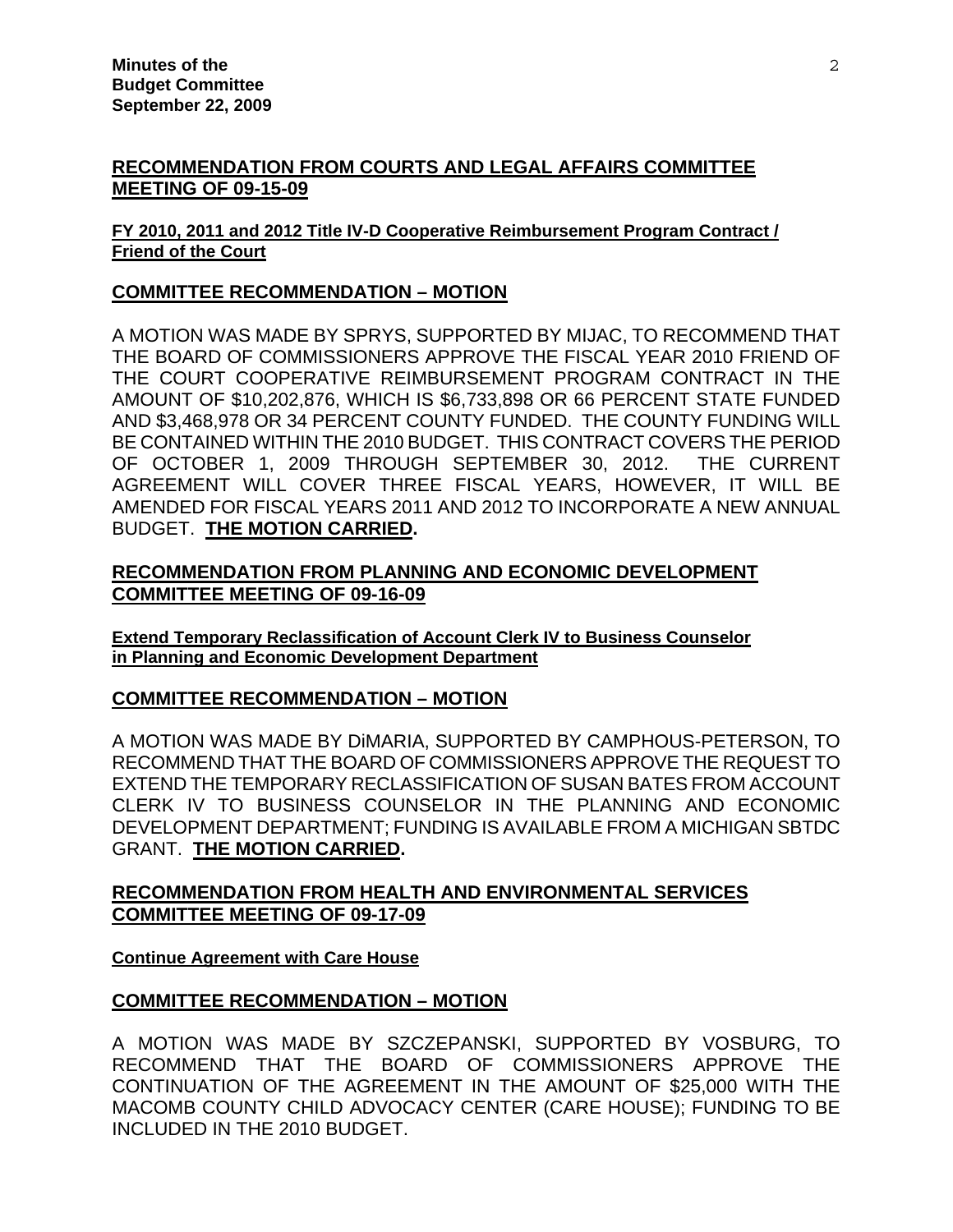The following commissioner spoke: Bruley.

Chair Brdak called for a vote on the motion and **THE MOTION CARRIED WITH ACCAVITTI AND CAMPHOUS-PETERSON ABSTAINING.**

## **RECEIVE AND FILE REPORT ON COUNTY REVENUE SHARING**

## **MOTION**

A motion was made by Kepler, supported by Duzyj, to receive and file the report on County Revenue Sharing.

The following commissioners spoke: Brdak, Szczepanski and Sauger.

Chair Brdak called for a vote on the motion and **The Motion Carried.**

## **REPORT ON 2009, 2010 AND 2011 DEPARTMENTAL BUDGET ESTIMATES AND 2010 BUDGET REDUCTION TARGETS (from July 21, 2009 Budget Committee)**

### **MOTION**

A motion was made by Vosburg, supported by Camphous-Peterson, to receive and file the report on 2009, 2010 and 2011 departmental budget estimates and 2010 budget reduction targets.

The following commissioners spoke: Gieleghem, Crouchman, Brown, Carabelli and Duzyj.

Chair Brdak called for a vote on the motion and **The Motion Carried.** 

## **REPORT ON 2006-2009 DEPARTMENTAL BUDGET REDUCTIONS**

### **MOTION**

A motion was made by Camphous-Peterson, supported by Accavitti, to receive and file the report on 2006-2009 departmental budget reductions. **The Motion Carried.** 

## **REPORT ON 2010 BUDGET REDUCTIONS**

### **MOTION**

A motion was made by Torrice, supported by Carabelli, to receive and file the report on 2010 budget reductions.

The following commissioner spoke: Vosburg.

Chair Brdak called for a vote on the motion and **The Motion Carried.**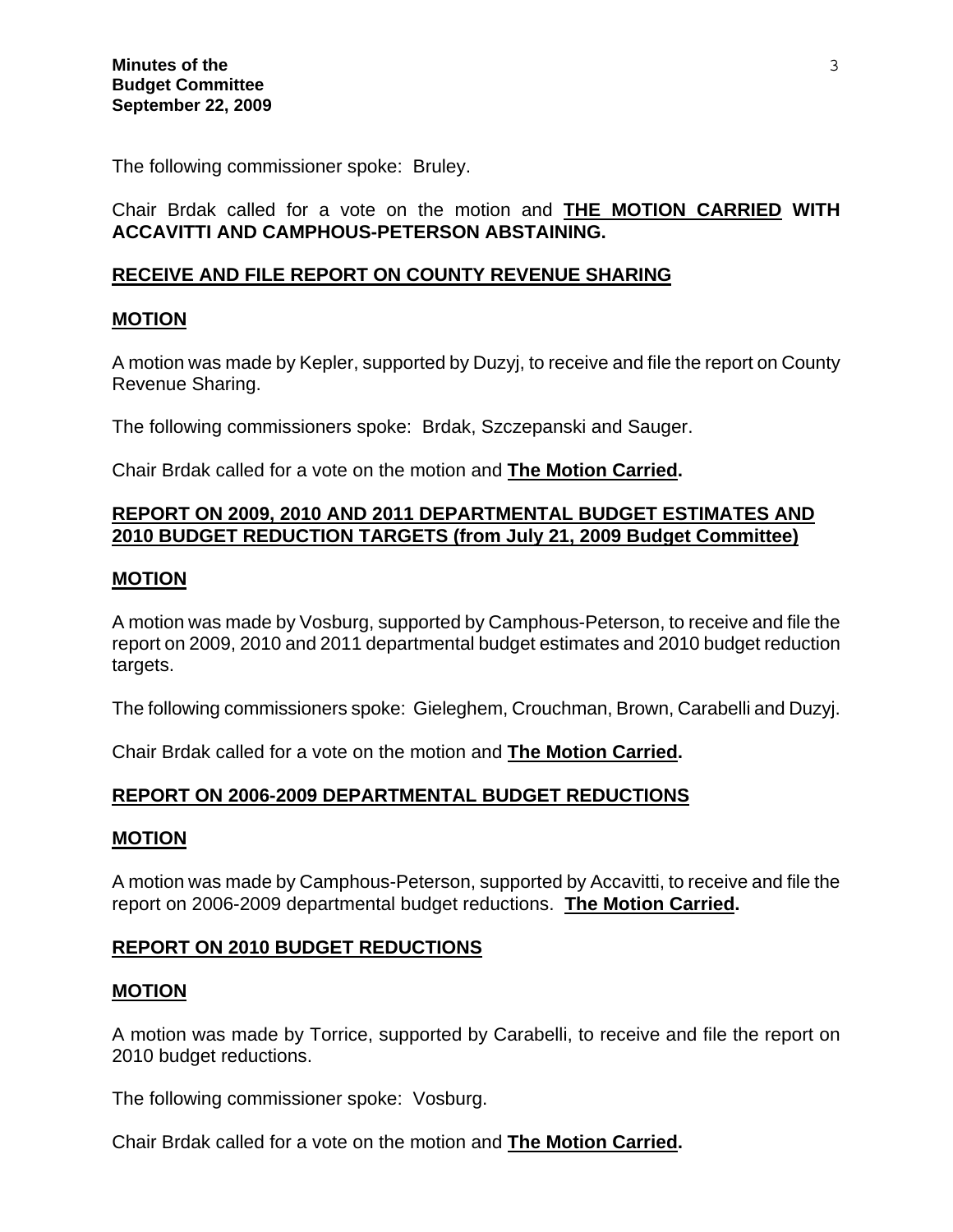### **2010 DEPARTMENTAL REVIEWS**

#### **Martha T. Berry**

#### **COMMITTEE RECOMMENDATION – MOTION**

A MOTION WAS MADE BY J. FLYNN, SUPPORTED BY MIJAC, TO RECOMMEND THAT THE BOARD OF COMMISSIONERS ADOPT THE 2010 BUDGET REDUCTIONS FOR MARTHA T. BERRY AS OUTLINED.

The following commissioners spoke: Brown and Rengert.

Chair Brdak called for a vote on the motion and **THE MOTION CARRIED.**

#### **Clerk/Register of Deeds**

Chair Brdak indicated that three separate resolutions have been submitted for the Clerk and a substitute resolution was distributed for the first one.

#### **COMMITTEE RECOMMENDATION – MOTION**

A MOTION WAS MADE BY D. FLYNN, SUPPORTED BY MIJAC, TO RECOMMEND THAT THE BOARD OF COMMISSIONERS APPROVE THE ELIMINATION OF THE FOLLOWING POSITIONS FROM THE CLERK/REGISTER OF DEEDS OFFICES BUDGET, EFFECTIVE NOVEMBER 1, 2009: ONE JUDICIAL COURT CLERK, ONE SENIOR SECRETARY, TWO MICROFILM OPERATORS, ONE STENO CLERK, ONE TYPIST CLERK I/II AND 2 CO-OPS; ALL REMAINING VACANT BUDGETED POSITIONS ARE IMMEDIATELY RECONFIRMED; THE CLERK/REGISTER OF DEEDS IS AUTHORIZED TO IMMEDIATELY FILL ANY CURRENT AND UPCOMING VACANCIES IN THE REMAINING BUDGETED POSITIONS; APPLY ANY ADDITIONAL SAVINGS FROM THE 2009 CLERK/REGISTER OF DEEDS BUDGET AS A RESULT OF THE NOVEMBER 1, 2009 EFFECTIVE DATE TO THE CLERK/REGISTER OF DEEDS BUDGET CUTS REQUIRED IN THE 2011 BUDGET YEAR; THIS RESOLUTION CUTS \$355,776 FROM THE CLERK/REGISTER OF DEEDS BUDGET; THIS RESOLUTION COMBINED WITH CONCURRENT RESOLUTIONS IMPROVES THE CLERK/REGISTER OF DEEDS' BUDGETS BY A NET OF \$539,634 ANNUALLY, EXCEEDING THE CLERK/REGISTER OF DEEDS TARGET BY \$3,461.

The following commissioners spoke: D. Flynn, Doherty, Bruley, Torrice, Tocco and Sprys.

Chair Brdak called for a vote on the motion and **THE MOTION CARRIED.** 

### **COMMITTEE RECOMMENDATION – MOTION**

A MOTION WAS MADE BY SZCZEPANSKI, SUPPORTED BY CARABELLI, TO RECOMMEND THAT THE BOARD OF COMMISSIONERS AUTHORIZE THE CLERK/REGISTER OF DEEDS TO INCREASE VITAL RECORD FEES FROM \$10 FIRST COPY AND \$3 FOR ADDITIONAL COPIES TO \$15 FIRST COPY AND \$5 FOR ADDITIONAL COPIES AND RECEIVE AND FILE NOTICE FROM THE CLERK/REGISTER OF DEEDS THAT FILE ROOM COPY FEES WILL INCREASE FROM 40 CENTS PER PAGE TO \$1 PER PAGE, EFFECTIVE NOVEMBER 1, 2009; EFFECTIVE JANUARY 1, 2010, APPLY \$1,500 OF THE FEE INCREASE FOR THE ANNUAL MAINTENANCE FOR VITAL RECORD SERVICE MODERNIZATION AS SET FORTH IN A CONCURRENT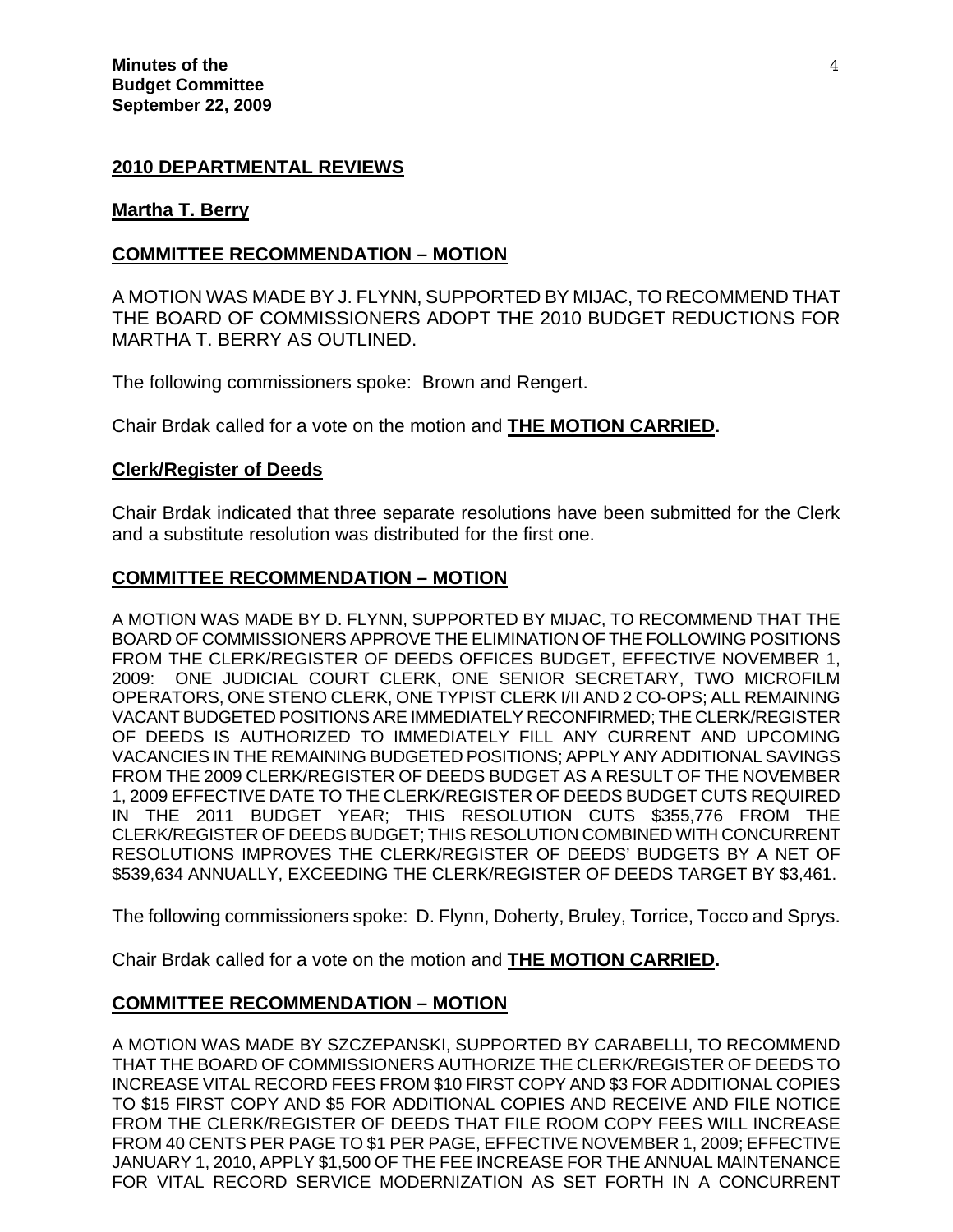RESOLUTION; EFFECTIVE JANUARY 1, 2010, APPLY \$20,000 OF THE FEE INCREASE REVENUE ANNUALLY TO THE CLERK'S BUDGET FOR THE MODERNIZATION OF CLERK/REGISTER OF DEEDS RECORDS AND SERVICE, ENABLING THE REMAINING STAFF TO MORE EFFICIENTLY SERVE THE PUBLIC BY ELECTRONICALLY ACCESSING RECORDS OR SERVING THE PUBLIC PER A FUTURE RESOLUTION; APPLY \$20,000 OF THE 2009 REVENUE TO DIGITAL BACK-SCANNING 125,000 BIRTH, DEATH AND/OR MARRIAGE RECORDS BY ACS, INC.; THIS RESOLUTION WILL GENERATE A NET \$183,588 ANNUALLY, WHEN COMBINED WITH CONCURRENT RESOLUTIONS, IT IMPROVES THE CLERK'S BUDGET BY A NET OF \$535,903 ANNUALLY, MEETING THE CLERK/REGISTER OF DEEDS TARGET. **THE MOTION CARRIED.** 

### **COMMITTEE RECOMMENDATION – MOTION**

A MOTION WAS MADE BY BROWN, SUPPORTED BY SAUGER, TO RECOMMEND THAT THE BOARD OF COMMISSIONERS AUTHORIZE THE COUNTY CLERK TO MODERNIZE THE DELIVERY OF VITAL RECORDS, LETTING THE CLERK SERVE CUSTOMERS WITH FEWER STAFF BY IMPLEMENTING A FAST PASS ONLINE SCHEDULING AND VITAL RECORD SYSTEM TO IMPROVE CUSTOMER SERVICE IN THE CLERK'S OFFICE, BY REDUCING DEMAND DURING PEAK TIMES AND INCREASING DEMAND DURING NON-PEAK TIMES AND ALLOW DATA ENTRY TO BE DONE BY CUSTOMERS, SAVING EMPLOYEE TIME; THIS SYSTEM WOULD BE IMPLEMENTED FOR A ONE TIME START UP COST OF \$4,000 AND A RECURRING MONTHLY COST OF \$125 FOR WEB HOSTING AND SUPPORT; THE TOTAL COST OF THIS RESOLUTION SHALL NOT EXCEED \$4,375 IN 2009 AND \$1,500 IN 2010 AND ANNUALLY THEREAFTER; FUNDING IS AVAILABLE WITH THE VITAL RECORD FEE INCREASES. WHEN COMBINED WITH CONCURRENT RESOLUTIONS THIS RESOLUTION IMPROVES THE CLERK'S BUDGET BY A NET OF \$535,903 ANNUALLY, MEETING THE CLERK/REGISTER OF DEEDS TARGET. **THE MOTION CARRIED.**

## **IT Department**

### **COMMITTEE RECOMMENDATION – MOTION**

A MOTION WAS MADE BY SZCZEPANSKI, SUPPORTED BY ACCAVITTI, TO RECOMMEND THAT THE BOARD OF COMMISSIONERS ADOPT THE 2010 BUDGET REDUCTIONS FOR THE INFORMATION TECHNOLOGY/TELECOMMUNICATION DEPARTMENTS; THIS PROPOSAL WILL REQUIRE THE RECONFIRMATION OF ONE VACANT GENERAL FUND PROJECT MANAGER POSITION, DELETION OF ONE PROJECT MANAGER POSITION IN THE TELECOMMUNICATIONS FUND AND TRANSFERRING THE INCUMBENT TO THE GENERAL FUND POSITION MENTIONED ABOVE; IT ALSO ELIMINATES ONE FILLED DATABASE ADMINISTRATOR, ONE FILLED CLIENT SUPPORT ANALYST AND ONE FILLED CLIENT SUPPORT TECHNICIAN, ALL EFFECTIVE OCTOBER 5, 2009; IN ADDITION, THE REDUCTION OF OPERATING COSTS AS OUTLINED; FURTHER, THE REDUCTION OF ONE PROJECT MANAGER POSITION IN THE TELECOMMUNICATIONS FUND WILL RESULT IN A \$196,425 REDUCTION TO THE GENERAL FUND DEPARTMENTS TELEPHONE COST.

The following commissioners spoke: Sprys, Carabelli, Doherty, Crouchman, Brown and Vosburg.

Board Chair Gieleghem offered a friendly amendment: to change the layoff date to be effective November 3. That was accepted by the maker and supporter.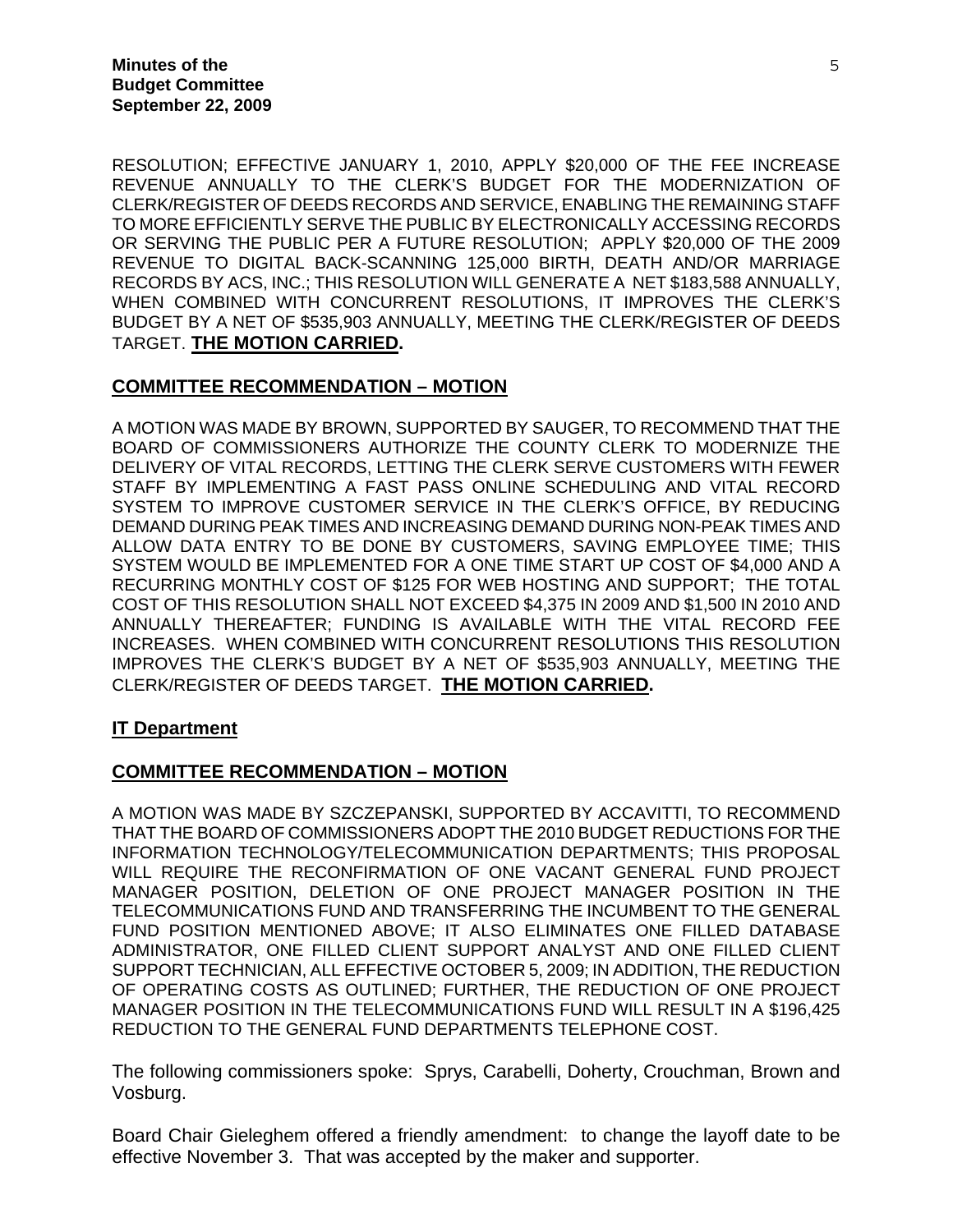Chair Brdak called for a vote on the motion, as amended, and **THE MOTION CARRIED.** 

The motion now reads as follows:

## **COMMITTEE RECOMMENDATION – MOTION**

A MOTION WAS MADE BY SZCZEPANSKI, SUPPORTED BY ACCAVITTI, TO RECOMMEND THAT THE BOARD OF COMMISSIONERS ADOPT THE 2010 BUDGET REDUCTIONS FOR THE INFORMATION TECHNOLOGY/TELECOMMUNICATION DEPARTMENTS; THIS PROPOSAL WILL REQUIRE THE RECONFIRMATION OF ONE VACANT GENERAL FUND PROJECT MANAGER POSITION, DELETION OF ONE PROJECT MANAGER POSITION IN THE TELECOMMUNICATIONS FUND AND TRANSFERRING THE INCUMBENT TO THE GENERAL FUND POSITION MENTIONED ABOVE; IT ALSO ELIMINATES ONE FILLED DATABASE ADMINISTRATOR, ONE FILLED CLIENT SUPPORT ANALYST AND ONE FILLED CLIENT SUPPORT TECHNICIAN, ALL EFFECTIVE NOVEMBER 3, 2009; IN ADDITION, THE REDUCTION OF OPERATING COSTS AS OUTLINED; FURTHER, THE REDUCTION OF ONE PROJECT MANAGER POSITION IN THE TELECOMMUNICATIONS FUND WILL RESULT IN A \$196,425 REDUCTION TO THE GENERAL FUND DEPARTMENTS TELEPHONE COST. **THE MOTION CARRIED.** 

## **Facilities and Operations/Security**

It was noted that the effective date for elimination of positions will be January 5, 2010.

## **COMMITTEE RECOMMENDATION – MOTION**

A MOTION WAS MADE BY VOSBURG, SUPPORTED BY DUZYJ, TO RECOMMEND THAT THE BOARD OF COMMISSIONERS ADOPT THE 2010 BUDGET REDUCTIONS FOR THE FACILITIES AND OPERATIONS/SECURITY DEPARTMENTS; THIS PROPOSAL ELIMINATES 10 FULL-TIME AND ONE PART-TIME POSITION IN THE DEPARTMENT, EFFECTIVE JANUARY 5, 2010, AND THE REDUCTION OF OPERATING COSTS AS OUTLINED.

The following commissioners spoke: Doherty and Boyle.

Chair Brdak called for a vote on the motion, as amended, and **THE MOTION CARRIED.** 

## **Emergency Management/Technical Services (Radio)**

# **COMMITTEE RECOMMENDATION – MOTION**

A MOTION WAS MADE BY VOSBURG, SUPPORTED BY KEPLER, TO RECOMMEND THAT THE BOARD OF COMMISSIONERS ADOPT THE 2010 BUDGET REDUCTIONS FOR EMERGENCY MANAGEMENT AND TECHNICAL SERVICES BY DELETING ONE VACANT RADIO TECHNICIAN II IN THE TECHNICAL SERVICES DEPARTMENT AS OUTLINED.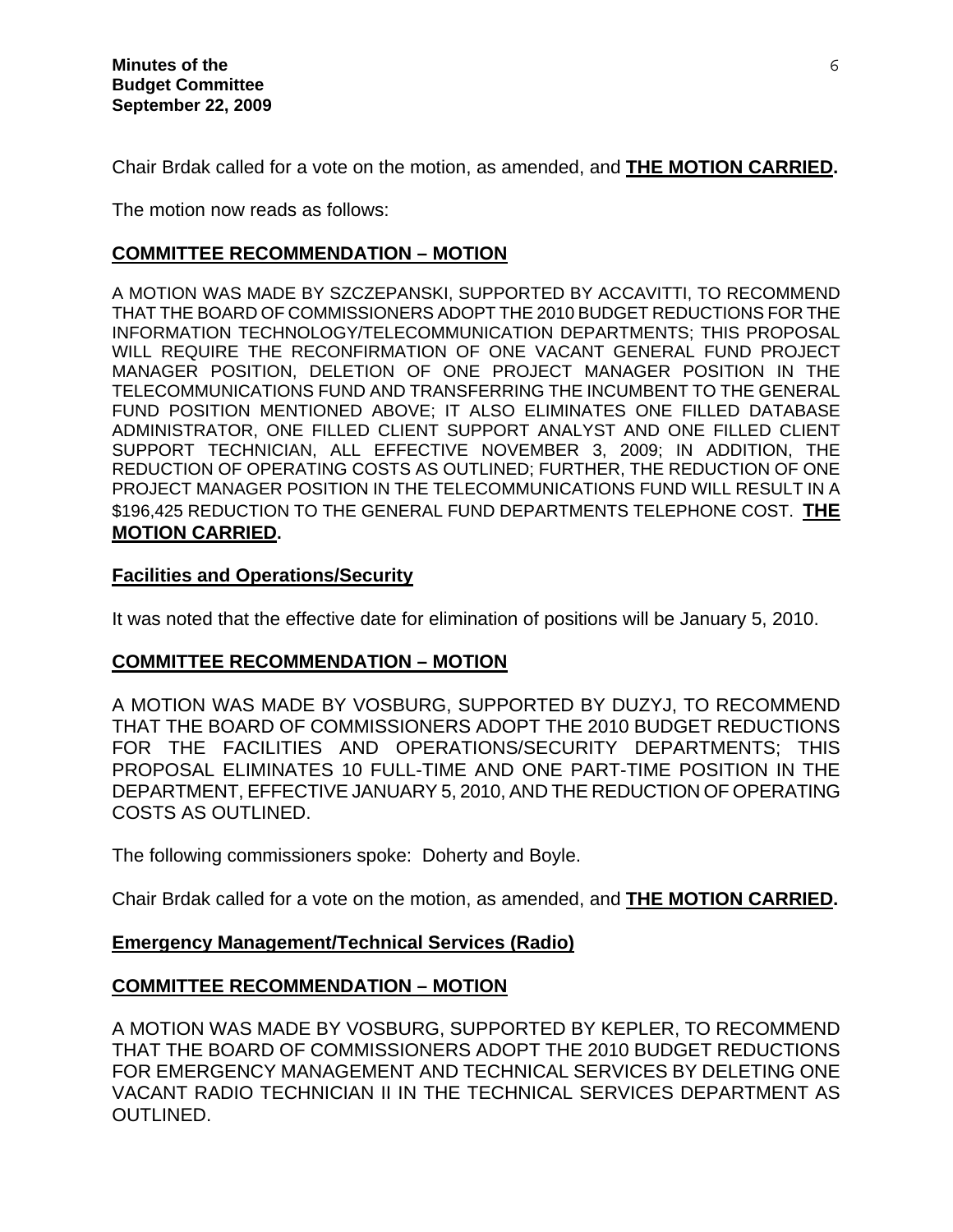The following commissioner spoke: Doherty.

Chair Brdak called for a vote on the motion and **THE MOTION CARRIED.** 

## **Corporation Counsel**

## **COMMITTEE RECOMMENDATION – MOTION**

A MOTION WAS MADE BY KEPLER, SUPPORTED BY CROUCHMAN, TO RECOMMEND THAT THE BOARD OF COMMISSIONERS ADOPT THE 2010 BUDGET REDUCTIONS FOR CORPORATION COUNSEL AS OUTLINED; THIS PROPOSAL ELIMINATES ONE FULL TIME POSITION IN THE DEPARTMENT.

The following commissioners spoke: Vosburg, Tocco and Szczepanski.

## **MOTION**

A motion was made by Bruley, supported by Camphous-Peterson, to refer this to the October 13 Budget Committee meeting.

The following commissioners spoke: Bruley, Brown and DiMaria.

Chair Brdak called for a vote on the motion and **The Motion Carried.** 

## **Risk Management and Safety**

## **COMMITTEE RECOMMENDATION – MOTION**

A MOTION WAS MADE BY VOSBURG, SUPPORTED BY CAMPHOUS-PETERSON, TO RECOMMEND THAT THE BOARD OF COMMISSIONERS ADOPT THE 2010 BUDGET REDUCTIONS FOR THE RISK MANAGEMENT AND SAFETY DEPARTMENT AS OUTLINED.

The following commissioners spoke: Doherty, Bruley, Vosburg and Sprys.

Chair Brdak called for a vote on the motion and **THE MOTION CARRIED.** 

## **Equalization**

## **COMMITTEE RECOMMENDATION – MOTION**

A MOTION WAS MADE BY DOHERTY, SUPPORTED BY DUZYJ, TO RECOMMEND THAT THE BOARD OF COMMISSIONERS ADOPT THE 2010 BUDGET REDUCTIONS FOR THE EQUALIZATION DEPARTMENT AS OUTLINED.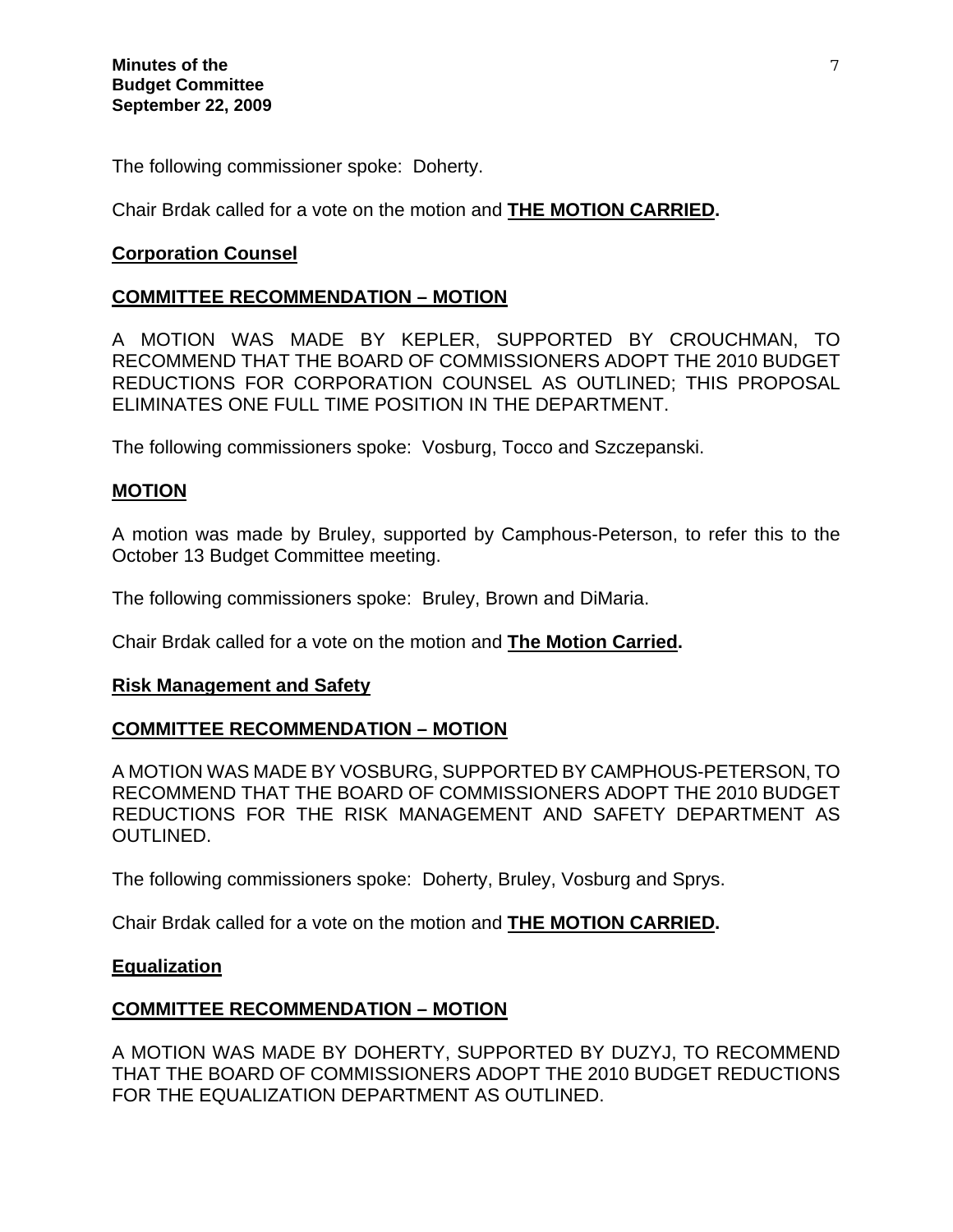The following commissioners spoke: Bruley, Brown, Duzyj and Doherty.

Chair Brdak called for a vote on the motion and **THE MOTION CARRIED.** 

## **Purchasing**

## **COMMITTEE RECOMMENDATION – MOTION**

A MOTION WAS MADE BY J. FLYNN, SUPPORTED BY DiMARIA, TO RECOMMEND THAT THE BOARD OF COMMISSIONERS ADOPT THE 2010 BUDGET REDUCTIONS FOR THE PURCHASING DEPARTMENT; THIS PROPOSAL ELIMINATES TWO FILLED FULL-TIME AND ONE FILLED PART-TIME POSITIONS AND THE REDUCTION TO A FOUR DAY WORK WEEK OF ONE POSITION IN THE DEPARTMENT, EFFECTIVE JANUARY 1, 2009, AND THE REDUCTION OF OPERATING COSTS AS OUTLINED.

Commissioner Sprys requested a point of order. He said the resolution states that the effective date of layoff would be 1/1/2009. Mr. Foster said the correct date should be 2010. It was further clarified that the effective date should be January 5, 2010.

The following commissioners spoke: Doherty and Duzyj.

Chair Brdak called for a vote on the motion and **THE MOTION CARRIED.** 

The motion now reads as follows:

# **COMMITTEE RECOMMENDATION – MOTION**

A MOTION WAS MADE BY J. FLYNN, SUPPORTED BY DiMARIA, TO RECOMMEND THAT THE BOARD OF COMMISSIONERS ADOPT THE 2010 BUDGET REDUCTIONS FOR THE PURCHASING DEPARTMENT; THIS PROPOSAL ELIMINATES TWO FILLED FULL-TIME AND ONE FILLED PART-TIME POSITIONS AND THE REDUCTION TO A FOUR DAY WORK WEEK OF ONE POSITION IN THE DEPARTMENT, EFFECTIVE JANUARY 5, 2010, AND THE REDUCTION OF OPERATING COSTS AS OUTLINED. **THE MOTION CARRIED.** 

## **MSU Extension Services**

## **COMMITTEE RECOMMENDATION – MOTION**

A MOTION WAS MADE BY VOSBURG, SUPPORTED BY CAMPHOUS-PETERSON, TO RECOMMEND THAT THE BOARD OF COMMISSIONERS ADOPT THE 2010 BUDGET REDUCTIONS FOR MSU EXTENSION SERVICES; THIS PROPOSAL ELIMINATES ONE VACANT FULL-TIME POSITION AND REDUCES A PART-TIME FROM .8 TO .4 IN THE DEPARTMENT AND THE REDUCTION OF OPERATING COSTS AS OUTLINED. **THE MOTION CARRIED.**